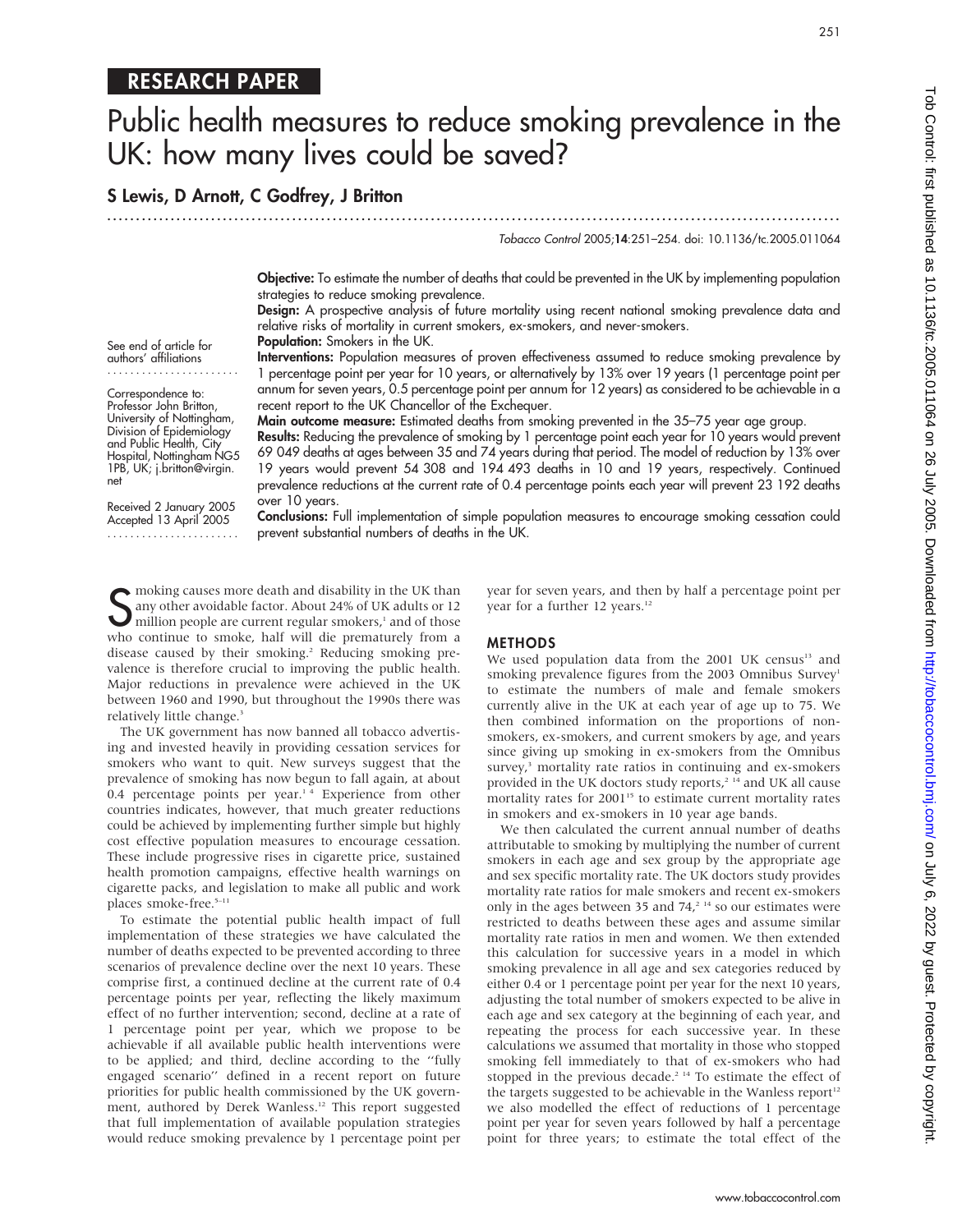Wanless targets in those aged 35–74 years over their full 19 years, we continued this model assuming a continued half percentage point reduction per year for a further nine years. For this latter calculation we assumed that after 10 years as an ex-smoker, the mortality rate in those who stop smoking falls to that of an ex-smoker who stopped 10–20 years ago (similar to that of a non-smoker for all but those aged 65 or over).<sup>2 14</sup>

### RESULTS

We estimate that there are currently about 6.62 million smokers aged between 35–74 in the UK (table 1); if current prevalence remains unchanged then each year approximately 69 049 of these smokers will die. Table 1 also illustrates the calculation of the numbers of deaths expected to be prevented in one year by a 1 percentage point reduction in smoking prevalence, broken down by age and sex, and demonstrates that this would result in the prevention of approximately 1061 deaths of which over 600 would be in the 65–74 year age group.

Tables 2 and 3 demonstrate the numbers of deaths expected to be prevented each year, and cumulative totals over 10 years, by successive 0.4 and 1 percentage point annual reductions in smoking prevalence. Respectively these trends would result in the prevention of approximately 23 192 and 57 977 deaths in the 35–75 year age range over the next 10 years. Repeating the calculations using the prevalence targets proposed by Wanless<sup>12</sup> results in an estimated cumulative total of 29 458 deaths prevented in seven years by a 1 percentage point annual fall in prevalence, and an overall total of 54 308 and 194 493 deaths over 10 and 19 years, respectively, if this is followed by a further annual reduction by half a percentage point over the next 12 years (table 4). By 19 years, the overall prevalence of smoking in the UK would have fallen to 11%.

## **DISCUSSION**

This study demonstrates that reducing smoking prevalence in adults in the UK will prevent substantial numbers of deaths in the current adult smoking population over the next 10 years. Even assuming that the recent decline of 0.4 percentage points per year will continue for 10 more years without further intervention, the figures show that implementing measures to achieve more notable prevalence reductions has the potential to prevent tens of thousands of deaths, most of which will be in the 65–74 year age group. The return in numbers of deaths avoided is, however, likely to be much greater over the longer term, as is evident in the estimated effect of achieving the sustained reductions in prevalence outlined in the Wanless report.<sup>12</sup> Although our estimates relate only to the UK, the method can be applied simply to smoking prevalence data for other countries.

Our figures are inevitably approximate but are more likely to be underestimates than overestimates of the true effect of these prevalence reductions for several reasons. Our Table 2 Cumulative deaths prevented over 10 years by a 0.4 percentage point reduction in smoking prevalence per annum

|                |      | <b>Annual lives saves</b> | <b>Cumulative lives</b> |       |  |
|----------------|------|---------------------------|-------------------------|-------|--|
| Year           | Men  | Women                     | Total                   | saved |  |
|                | 251  | 174                       | 425                     | 425   |  |
| $\overline{2}$ | 501  | 347                       | 848                     | 1273  |  |
| 3              | 751  | 521                       | 1272                    | 2545  |  |
| $\overline{4}$ | 998  | 694                       | 1692                    | 4237  |  |
| 5              | 1243 | 866                       | 2109                    | 6346  |  |
| 6              | 1480 | 1034                      | 2514                    | 8860  |  |
| 7              | 1719 | 1206                      | 2925                    | 11785 |  |
| 8              | 1970 | 1386                      | 3356                    | 15141 |  |
| 9              | 2228 | 1573                      | 3801                    | 18942 |  |
| 10             | 2487 | 1763                      | 4250                    | 23192 |  |

Table 3 Cumulative deaths prevented over 10 years by a 1 percentage point reduction in smoking prevalence per annum

|                |      | Annual lives saved | <b>Cumulative lives</b> |       |  |
|----------------|------|--------------------|-------------------------|-------|--|
| Year           | Men  | Women              | Total                   | saved |  |
|                | 627  | 434                | 1061                    | 1061  |  |
| $\overline{2}$ | 1252 | 867                | 2119                    | 3179  |  |
| 3              | 1877 | 1302               | 3179                    | 6358  |  |
| 4              | 2496 | 1734               | 4230                    | 10588 |  |
| 5              | 3108 | 2164               | 5272                    | 15860 |  |
| 6              | 3700 | 2585               | 6286                    | 22146 |  |
| 7              | 4297 | 3014               | 7312                    | 29458 |  |
| 8              | 4925 | 3465               | 8391                    | 37849 |  |
| 9              | 5571 | 3932               | 9503                    | 47352 |  |
| 10             | 6218 | 4407               | 10625                   | 57977 |  |

estimates exclude the extremes of age because relative risk data were not available for those aged under 35 or over 74, and the exclusion of the older age group in particular is likely to lead to substantial underestimation. There is also likely to be further benefit from the prevalence reductions modelled (almost all of which, because most smokers start smoking in adolescence, would be achieved by smoking cessation in existing smokers) since existing evidence suggests that measures that reduce adult smoking also reduce incident smoking in young people.<sup>16</sup> The relative risk estimates for smokers and ex-smokers we used<sup>2 14</sup> are among the most authoritative available, and are derived from a UK population group, but like many smoking cohort studies the data are limited to men. We have therefore assumed similar risks in women, and recent data from Hong Kong and the USA suggest that this assumption is reasonable.<sup>17-19</sup> The fact that the relative risks in the British doctors study are derived from

| Initial age | Initial smoking<br>prevalence % |       | <b>Estimated number</b><br>of smokers |         | Estimated annual<br>mortality per 1000<br>smokers |       | <b>Estimated annual mortality</b><br>per 1000 ex-smokers<br>(stopped in last 10 years) |       | Deaths prevented by 1% point<br>reduction in smoking prevalence |       |       |
|-------------|---------------------------------|-------|---------------------------------------|---------|---------------------------------------------------|-------|----------------------------------------------------------------------------------------|-------|-----------------------------------------------------------------|-------|-------|
|             | Men                             | Women | Men                                   | Women   | Men                                               | Women | Men                                                                                    | Women | Men                                                             | Women | Total |
| $35 - 44$   | 34                              | 26    | 1473706                               | 1155170 | 2.2                                               | 1.4   | 1.7                                                                                    | 1.0   | 22                                                              | 18    | 40    |
| $45 - 54$   | 26                              | 23    | 1002219                               | 901994  | 6.8                                               | 4.5   | 4.3                                                                                    | 2.8   | 96                                                              | 67    | 163   |
| $55 - 64$   | 24                              | 20    | 734662                                | 631543  | 18.4                                              | 12.0  | 14.1                                                                                   | 9.2   | 132                                                             | 88    | 220   |
| $65 - 74$   | 13                              | 16    | 299069                                | 421687  | 58.1                                              | 35.2  | 41.7                                                                                   | 25.3  | 377                                                             | 261   | 638   |
| Total       |                                 |       | 3509656                               | 3110394 |                                                   |       |                                                                                        |       | 627                                                             | 434   | 1061  |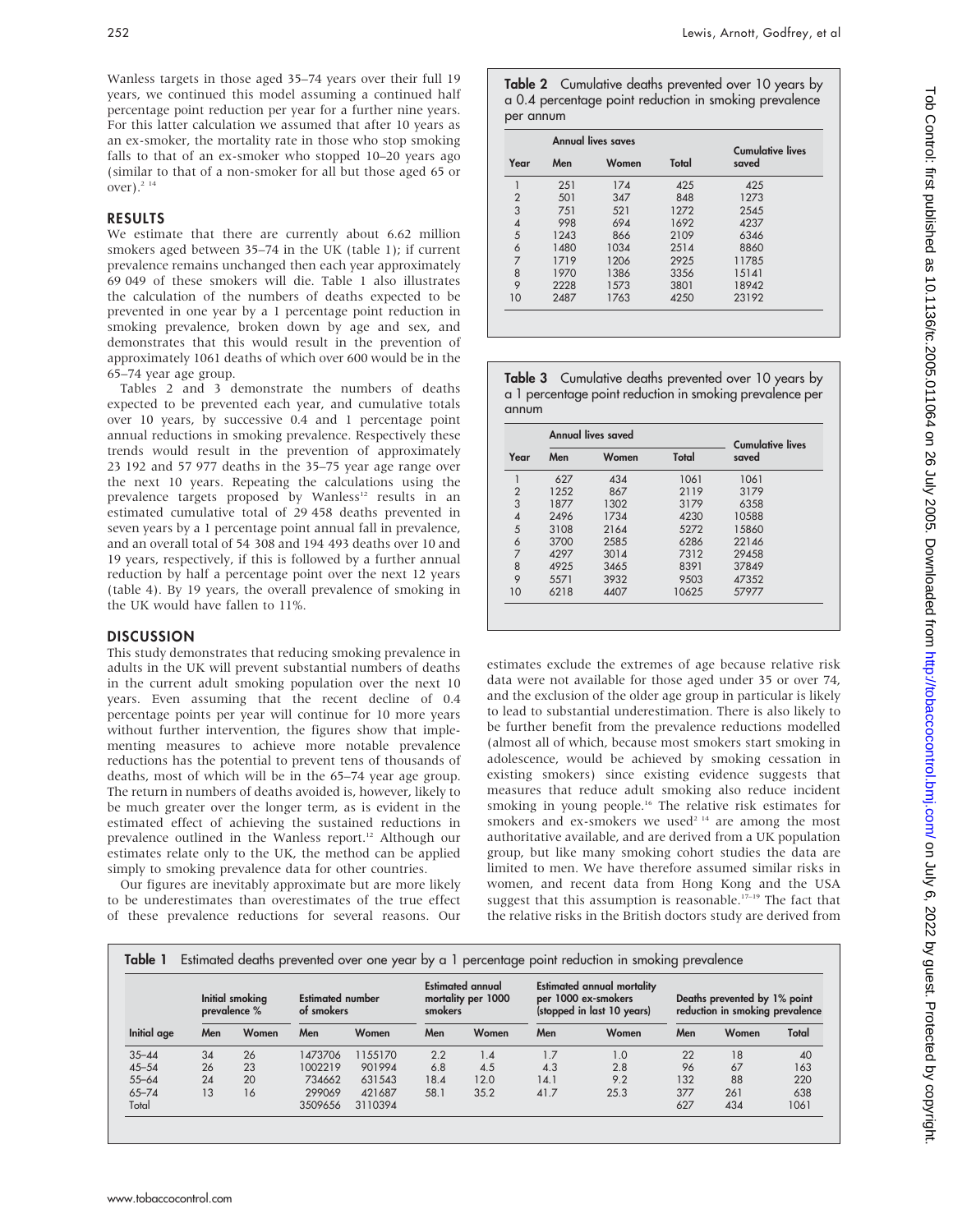relatively old cohorts of smokers is likely to have led to some underestimate of mortality, since the British study<sup>2</sup> and various other recent analyses<sup>17 20 21</sup> suggest that risks are actually higher in more recent cohorts, possibly because of starting to smoke at a younger age.<sup>2</sup> On the other hand our assumption that smokers who quit immediately assume the death rate of an ex-smoker will have led to some overestimation of the number of deaths prevented, but this is unlikely to have been a major influence on the longer term totals.

Experience in other countries has established that in the short term at least, coordinated population measures to encourage smoking cessation can deliver additional annual reductions in smoking prevalence over and above the underlying trend, and of the order of magnitude assessed in this study. In Massachusetts the introduction of mass media smoking cessation campaigns, smoking cessation services, and various community initiatives to promote cessation reduced prevalence by 0.43 percentage points per annum between 1992 and 1999, a period in which the prevalence of smoking in the rest of the USA actually increased.22 In California, mass media health promotions, increased tobacco tax, public smoke-free policies, and other local community initiatives reduced prevalence over five years in the early 1990s by about 0.9 percentage points per year more than in the rest of the USA.<sup>23</sup> This trend has translated into a substantial fall in mortality, $24$  and a significant reduction in incident smoking in young people.<sup>16</sup> In New York a combination of higher taxation, cessation services, and smoke-free public places is reported to have reduced smoking prevalence by nearly 3 percentage points in one year.<sup>25</sup>

In terms of tobacco control policy the UK government has implemented a comprehensive advertising ban, continues to develop cessation services, and is implementing larger and more graphic health warnings on cigarette packs. The additional policies necessary to maximise reductions in prevalence are therefore further and substantial investment in sustained health promotion campaigns, $5-8$  price increases above the rate of inflation,<sup>5</sup> <sup>6</sup> and making all public and work places smoke-free.<sup>6</sup> 9 Smoke-free workplaces alone would, even after allowing for the fact that many workplaces are already smoke-free,<sup>1</sup> reduce the absolute prevalence of

Table 4 Cumulative deaths prevented over 19 years presuming a 1 percentage point reduction in smoking prevalence per annum for 7 years, then 0.5% for 12 years

|                | Annual lives saves |       | <b>Cumulative lives</b> |        |
|----------------|--------------------|-------|-------------------------|--------|
| Year           | Men                | Women | Total                   | saved  |
| $\mathbf{1}$   | 627                | 434   | 1061                    | 1061   |
| $\overline{2}$ | 1252               | 867   | 2119                    | 3179   |
| 3              | 1877               | 1302  | 3179                    | 6358   |
| 4              | 2496               | 1734  | 4230                    | 10588  |
| 5              | 3109               | 2164  | 5272                    | 15860  |
| 6              | 3700               | 2585  | 6286                    | 22146  |
| $\overline{7}$ | 4297               | 3014  | 7312                    | 29458  |
| 8              | 4554               | 3223  | 7776                    | 37234  |
| 9              | 4833               | 3446  | 8279                    | 45513  |
| 10             | 5120               | 3676  | 8795                    | 54308  |
| 11             | 5882               | 4208  | 10090                   | 64398  |
| 12             | 6743               | 4805  | 11547                   | 75945  |
| 13             | 7576               | 5393  | 12970                   | 88914  |
| 14             | 8379               | 5967  | 14346                   | 103261 |
| 15             | 9167               | 6537  | 15705                   | 118965 |
| 16             | 9970               | 7126  | 17096                   | 136061 |
| 17             | 10758              | 7709  | 18467                   | 154528 |
| 18             | 11513              | 8269  | 19782                   | 174310 |
| 19             | 11706              | 8477  | 20183                   | 194493 |

# What this paper adds

Implementing policies to reduce smoking prevalence by 1% per year for 10 years in the UK would prevent over 57 000 deaths in that period. A more sustained reduction in prevalence of 1% per year for seven years, and then 0.5% per year for 12 years (as proposed in the recent Wanless report to the UK Chancellor of the Exchequer) would prevent over 54 000 deaths in 10 years and over 190 000 deaths in 19 years. Reductions in prevalence of this order of magnitude are achievable in the UK by the implementation of tobacco control policies of proven efficacy. Failure to adopt these population policies therefore represents a substantial missed opportunity to improve public health.

smoking among the current UK workforce by at least 1 percentage point,<sup>9</sup> and would have a further though less clearly quantified impact on smoking prevalence and uptake in the wider population.<sup>9</sup> A 10% increase in cigarette price through tax increases, assuming a price elasticity of between  $-0.3$  and  $-0.5$ , and also assuming effective controls on price competition from smuggling and illicit distribution of cigarettes, would reduce prevalence by between 3 and 5 percentage points.<sup>6</sup> Graphic pack warnings are likely to have a further modest impact,<sup>6</sup> and depending on the impact of all of these initiatives, adding intensive and sustained mass media health promotion campaigns would probably decrease prevalence by between 2 and 4 percentage points.<sup>68</sup> These policies are all most effective when implemented together,<sup>11</sup> and we believe could therefore achieve the 10 percentage point reduction over 10 years modelled in this study—a reduction that is only slightly greater than the 10 year targets considered to be achievable in the Wanless report.<sup>12</sup> Since the majority of deaths prevented by these policies would be in relatively deprived social groups, among whom the prevalence and intensity of smoking is currently highest,<sup>1 26</sup> these measures would also have a substantial impact on social inequalities in health.

Although reductions in prevalence of the magnitude outlined above would have a pronounced impact on mortality and cut the number of smokers in the UK by up to half, it is clearly also important to consider other means of reducing morbidity and mortality from tobacco use, and specifically the provision of alternative and safer sources of nicotine. Medicinal nicotine is the safest alternative but needs to be licensed, formulated, and market tested as a direct alternative to continued smoking rather than as a cessation therapy. Consideration should also be given to allowing limited market freedoms to alternative tobacco based products, such as Swedish oral smokeless tobacco (snus), since this product has a strongly favourable profile of adverse effects relative to cigarettes $27-29$  and appears to be widely acceptable as an alternative to cigarettes, particularly to men. By 2002, 14% of Swedish male smokers had switched from smoking to using snus, and the prevalence of smoking in Swedish men had fallen to only 15%.<sup>28</sup> This appears to have had a substantial beneficial impact on lung cancer rates in Sweden, which are now lower than in any comparable developed nation.<sup>28</sup> Making safer nicotine sources available in the UK as part of a controlled harm reduction strategy, even if some of these products are not entirely risk-free, could therefore generate substantial further reductions in smoking prevalence and related harm.30–32

All of the interventions outlined above have the potential to reduce immediately and in due course substantially the prevalence of cigarette smoking in the UK, and thus to prevent much of the morbidity and mortality currently